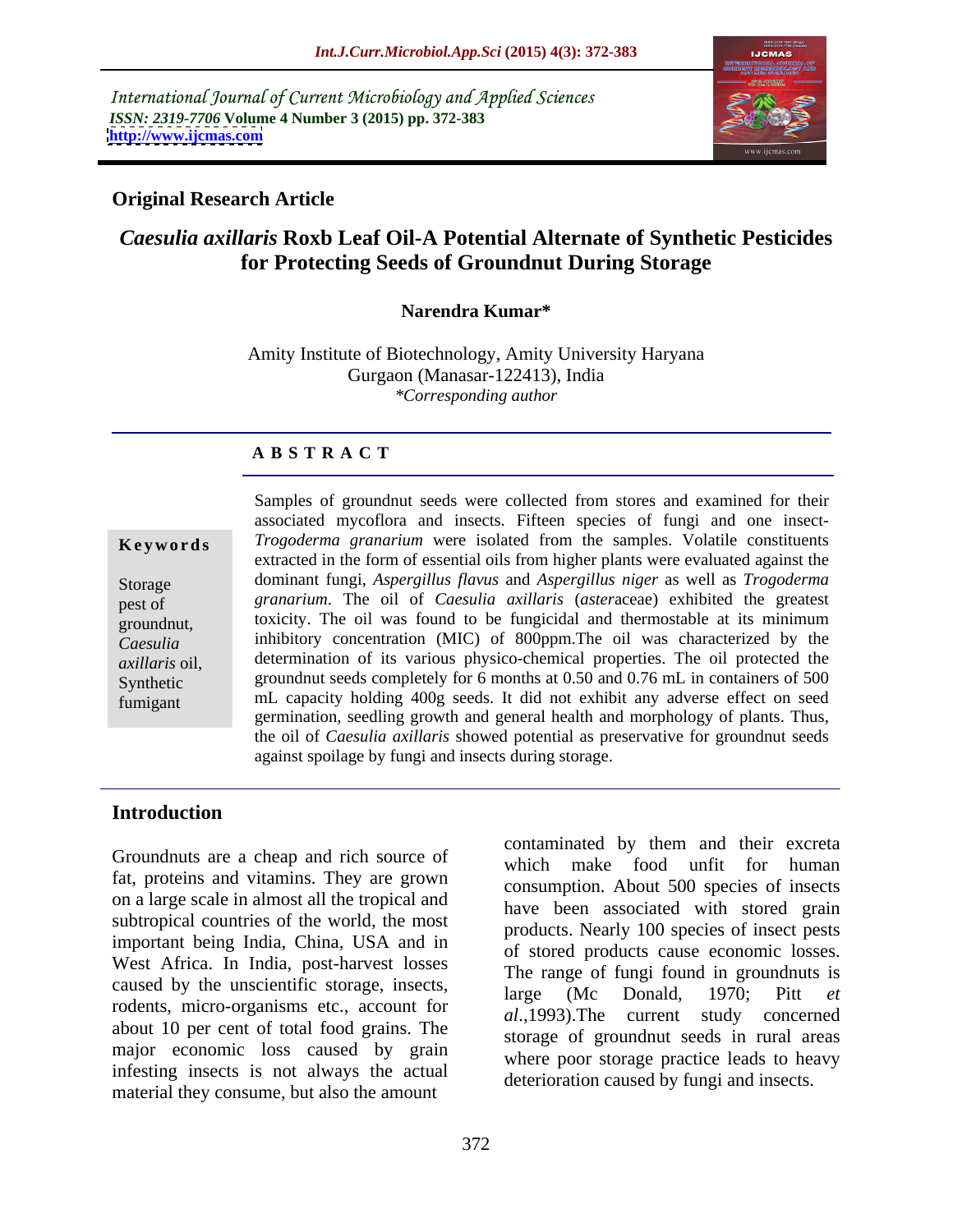The fumigation plays a major role in insect separate petri plates, each containing 5 pest elimination in stored products. seeds. In blotter test, the seeds were Currently, phosphine and methyl bromide similarily plated on three layered moistened are the two common fumigants used for blotter pads in sterilized petriplates. The stored-product protection worldover. Insect assay plates were then incubated at  $28 \pm 2$ resistance to phosphine is a global issue now °C and observed daily upto 7 days for and control failures have been reported in field situations in some countries . Methyl bromide, a broad-spectrum fumigant, has been declared an ozone-depleting substance completely (Taylor,1989 and Collins *et al.,*2002). Inview of the problems with the current fumigants, there is a global interest exploitation of controlled atmospheres and the fungi. Excess water was removed from

In order to devlop endemic natural pesticide hydrodistillation from 32 plants and superficial inoculums to be separated from evaluated against the dominant fungi and the one which is deep Effectiveness of the most active oil was compared with that of synthetic fumigants.

Samples of groundnuts that had been in storage for between 6-8 months were and Fennell(1965), Booth(1971) and

Twenty five places were visited for collection of stored seeds. **Effect of storage pest on groundnut**

#### **Storage pest analysis of groundnut seeds**

through agar plate(Muskett,1948) using czapek dox agar medium and standard

appearance of fungal isolates. Pure cultures of each isolates were maintained on a czapeks dox agar slants and identified.

and therefore, is being phased out In order to detect the internal seed in alternative strategies including water and then subjected to agar plate and development of chemical substitutes, standard blotter techniques for isolation of integration of physical methods (MBTOC,2002). blotters.Drying the seeds in sterilized Essential oils were extracted through contamination to a great extant.This enables insect species in the search for a renewable, seated(Neergaard,1977). The insects were In order to detect the internal seed mycoflora, the seeds were first surface sterilized with 0.1% sodium hpochlorite for five minutes washed with sterilized distilled the fungi.Excess water was removed from the seed using folds of sterilized blotters before plating on agar plates helped reduce bacterial and actinomycete superficial inoculums to be separated from the one which is deep examined by hand lens.

**Materials and Methods** Fungal identifications were confirmed on **Stored Seed collection**  examining the slide preparation under collected. Ellis(1971,76) were followed. the basis of colony characters and by microscope.Keys and description given by Raper and Thom(1949),Gilman(1967),Raper and Fennell(1965),Booth(1971) and

## **seeds Health**

The seeds were analysed for their mycoflora for their pathogenic nature by studying the blotter(De Tempe,1953)techniques.In agar species were cultured in czapeks solutions plate technique, 100 seeds were equidistantly for 15 days at  $28 \pm 2$  °C in stationary spread out on czapeks dox agar medium in conditions. The cultures were filtered The fungi isolated from seeds were tested effects of culture filterates on seed germination and mortality.The fungal conditions.The cultures were filtered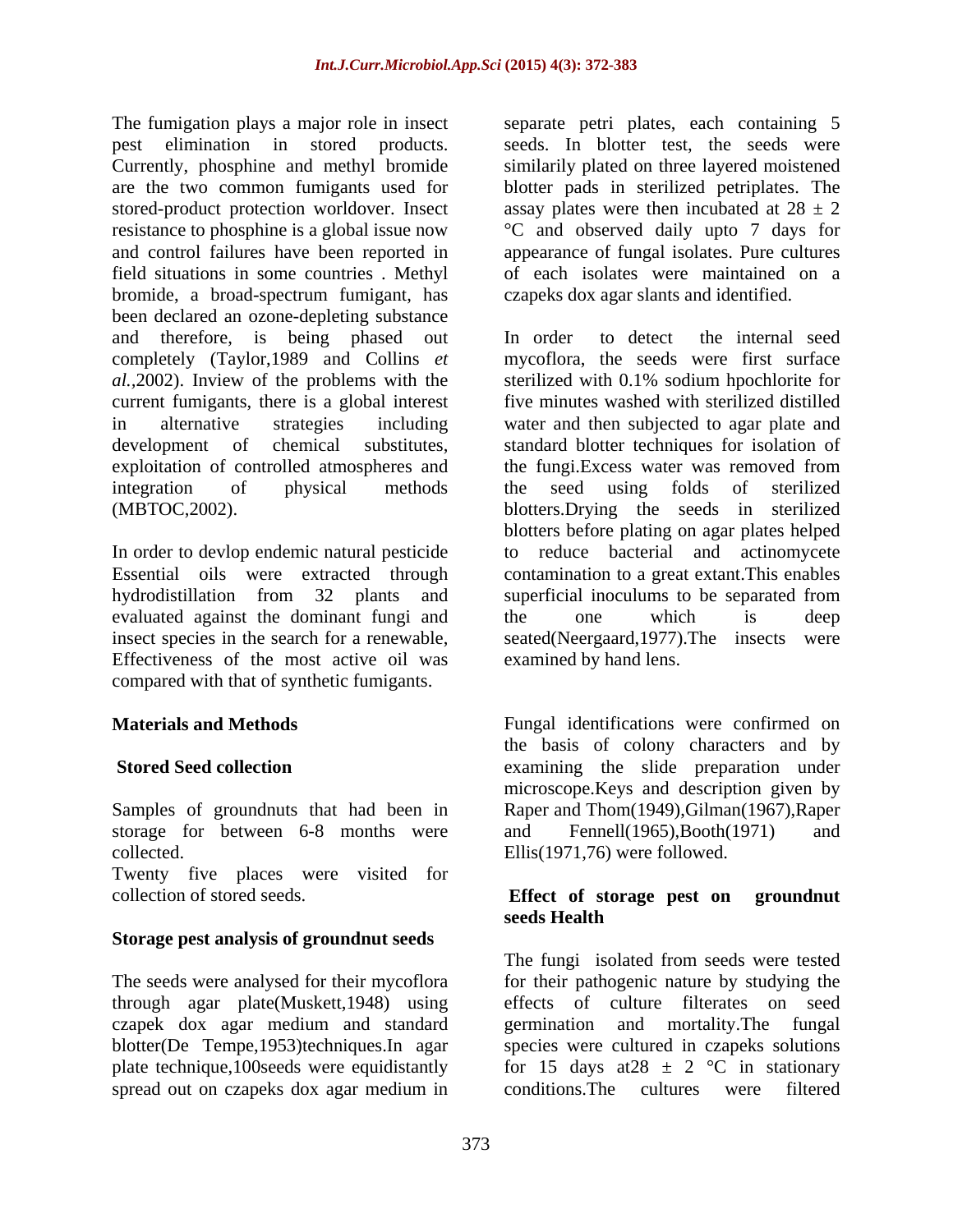through whatman no-1 filter paper and the following Dixit *et al*(1978) and recorded in filterates were used to assay the toxin terms of per cent inhibition of mycelial produced by assessing the percentage inhibition of seed germination and mortality

(0.1%sodium hypochlorite solution) and sterilized petridish containing three layers of Twenty newly emerged adults of days was observed and the final percentage introduced into the basal arm of the Y of germination and mortality was recorded

The plant parts of 32 higher plants collected **Physico-chemical properties of** *Caesulia*  were surface sterilized by dipping in 70% axillaris oil ethanol and then washed repeatedly with sterilized double distilled water. The surface The oil was characterized by determination sterilized leaves were macerated and of its specific gravity, specific hydrodistilled for isolation of volatile rotation, refractive index, acid constituents separately for 6 hour in clevengers apparatus. After hydrodistillation number,phenolic content and solubility immiscible oil was separated and dehydrated over anhydrous sodium sulphate separately

The toxicity of oil was assessed by using the inverted petri plate technique of The MIC of most active oil was determined Bocher(1938)at 0.050 ml oil(1000 ppm) of by poisoned food technique of Grover and each plant against dominant fungi.The Moore(1962).Different concentration of the

growth. The contract of the contract of the contract of the contract of the contract of the contract of the contract of the contract of the contract of the contract of the contract of the contract of the contract of the co

of groundnut. The repellent activity of the oils against Freshly harvested surface sterilized Tripathi and Kumar(2007).Different washed (sterilized water) seeds were soaked from each plant were applied separately into separately for 2 hours in 100ml of each test sponge pieces and the test pieces were culture filterate of corresponding groundnut placed in one of the arms of Y tube seed fungi in four replication of 25 seeds olfactometer. Water soaked sponge pieces each.25 treated seeds were placed in were placed in the other arms as controls. moist blotters.The number of seeds *Trogoderma granarium* obtained from a germinated after 5 days interval for upto 20 culture maintained in the laboratory were till there was no further germination.The to avoid mutual interference, if any. To controls were maintained by sowing surface compensate for possible minor asymmetry sterilized seeds in sterilized blotters. in the construction of olfactometer (made The deterioration caused by insect was experimental condition, the position of the evaluated . test material(oil) and control(water) in the **Extraction of essential oils from higher plants and evaluation of their toxicity** end of the test(after 30 min).The experiment **against test fungi and insect** was repeated five times for each set of tests. insect was studied following the method of Tripathi and Kumar(2007).Different amounts $(0.01, 0.02$  and  $0.03$  ml) of the oil Twenty newly emerged adults of introduced into the basal arm of the Y olfactometer in 4 batches at interval of 5min locally of corning tube) or in the arms were alternated. The number of individuals in each arm were counted at the

# *axillaris* **oil**

of its specific gravity,specific rotation,refractive index,acid value, saponification number, ester following the methods of Langenau(1948).

### to remove traces of moisture. **Fungitoxic properties of** *Caesulia axillaris* **oil**

fungitoxicity of essential oils was measured oil ranging from 500 to 1000ppm were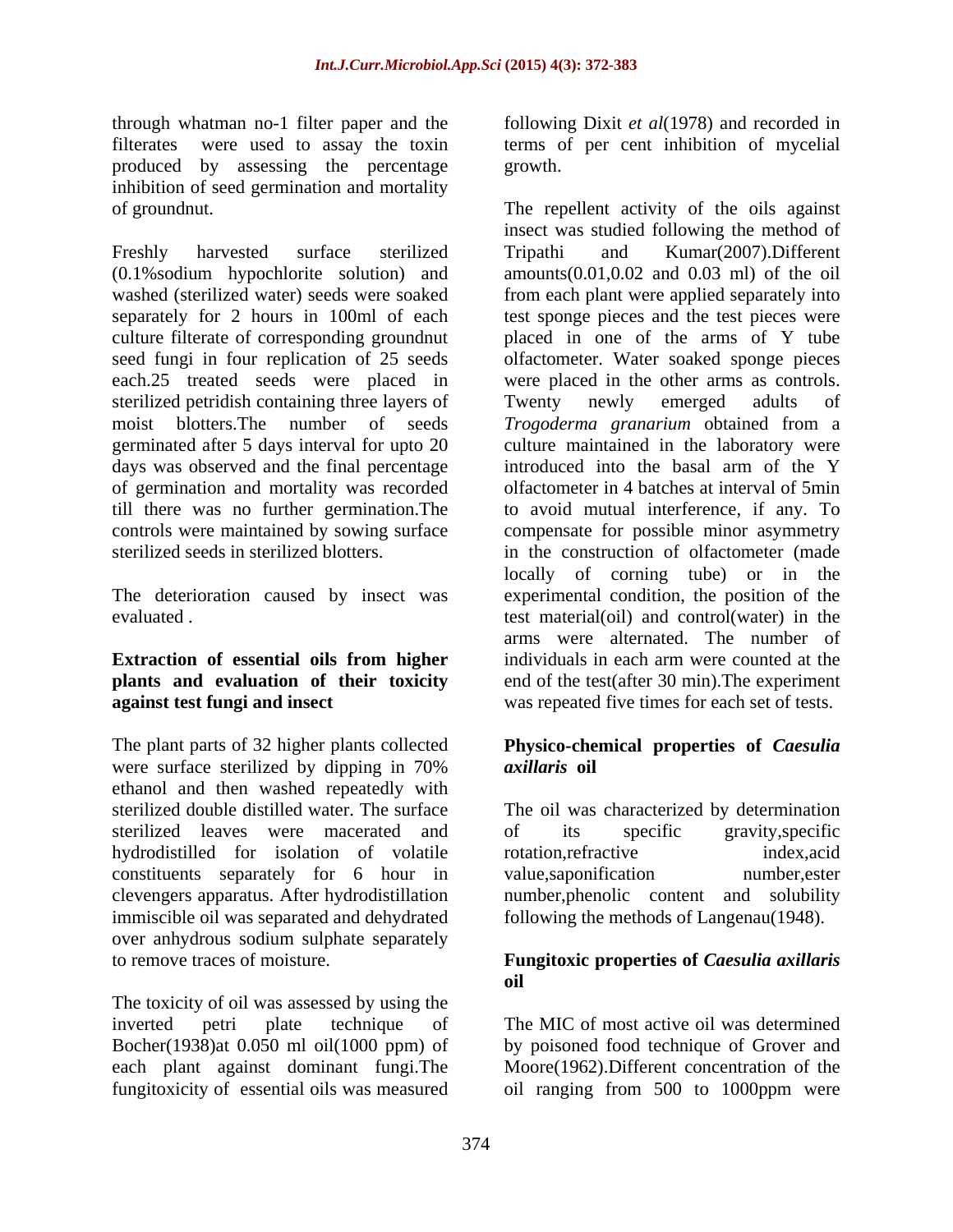prepared by dissolving requsite amount of Sterile cotton swabs(0.35g),soaked with oil in 0.5ml acetone and then mixing with doses of oil or ethylene dibromide and 9.5ml czapeks dox agar medium seperately.In control sets the petriplates were placed at the bottom of each container having acetone and medium without oil of groundnut seed.Similarily,400g samples were used.Fungal discs(5mm diam) abtained of groundnut were treated with phosphine from periphery of seven d old culture of from a 0.50(1000ppm) or 0.76g each of test fungi were aseptically (1500ppm) of tablet (160 and 240 mg) inoculated in each of the treatment and equivalent phosphine) in 500ml containers control sets.All these sets were incubated at and were stored in a cabinet in the 28+-2C for 6 days.Diameters of fungal Laboratory at room temperature for 6 colony of treatment/control sets were months.Each set contained 5 measured in mutually perpendicular directions on the  $7<sup>th</sup>$  d and the average was groundnut were then isolated by the agar used to calculate the percent inhibition of plate technique of Muskett(1948) and the mycelia growth of test fungi separately. The standard blotter technique of oil treated discs of the fungi showing Tempe(1953).The insects were examined by complete inhibition of their mycelia growth hand lens. upto 7d were washed with sterile water and placed again on fresh solidified medium to After 6 months storage,germination tests observe the revival of mycelia growth.The fungitoxic spectrum of the oil was studied selected randomly from each test lot and against various fungi isolated from aseptically placed in presterilized petridishes groundnut seed samples.In addition effect of containing three layers of moistened blotting temperature ,autoclaving and storage on the fungitoxicity of oil was determined with sterilized water at 2 day intervals.All following Pandey *et al*(1982).Each sets were incubated at  $28 \pm 2$  °C in a dark experiment was repeated twice and chamber and germination was assessed from contained 5 replicates.

## **fumigant-aluminium phosphide and ethylene dibromide**

Fresh dried groundnut seeds were locally

ml(1500ppm) of oil and ethylene dibromide were used separately with 400g of freshly dried groundnut seeds in presterilized gunny Results bags of 500 ml capacity. Likewise samples<br>of groundnut to be treated with oil or **Storage pests** of groundnut to be treated with oil or ethylene dibromide were stored separately in metal containers(tins)of 500 ml capacity.

wrapped in sterilized muslin cloth (0.75g) from a 0.50(1000ppm) or 0.76g  $(1500ppm)$ of tablet $(160$  and 240 months.Each set contained 5 replicates.Mycoflora associated with standard blotter technique of hand lens.

were carried out.One hundred seeds were paper.The blotting papers were moistened chamber and germination was assessed from 2nd to the  $9<sup>th</sup>$  day.

**Comparison of treatment with** *Caesulia*  The germinated seeds were allowed to grow *axillaris* **oil and fumigation with synthetic** for 9 days and radicle and plumule lengths were recorded on the  $5<sup>th</sup>$ ,  $7<sup>th</sup>$  and  $9<sup>th</sup>$  day.

collected in presterilized polyethylene bags. pots(5 seeds in each pot) containing garden Aliquots of 0.50ml(1000ppm) and 0.76 days.After 45 days,the plants were observed One hundred seed from each treatment and control sets were sown in 15x20cm earthen soil.The pots were irrigated at intervals of 4 for general health and morphology.

#### **Results**

#### **Storage pests**

The most frequent genera were *Aspergillus* represented by seven species followed by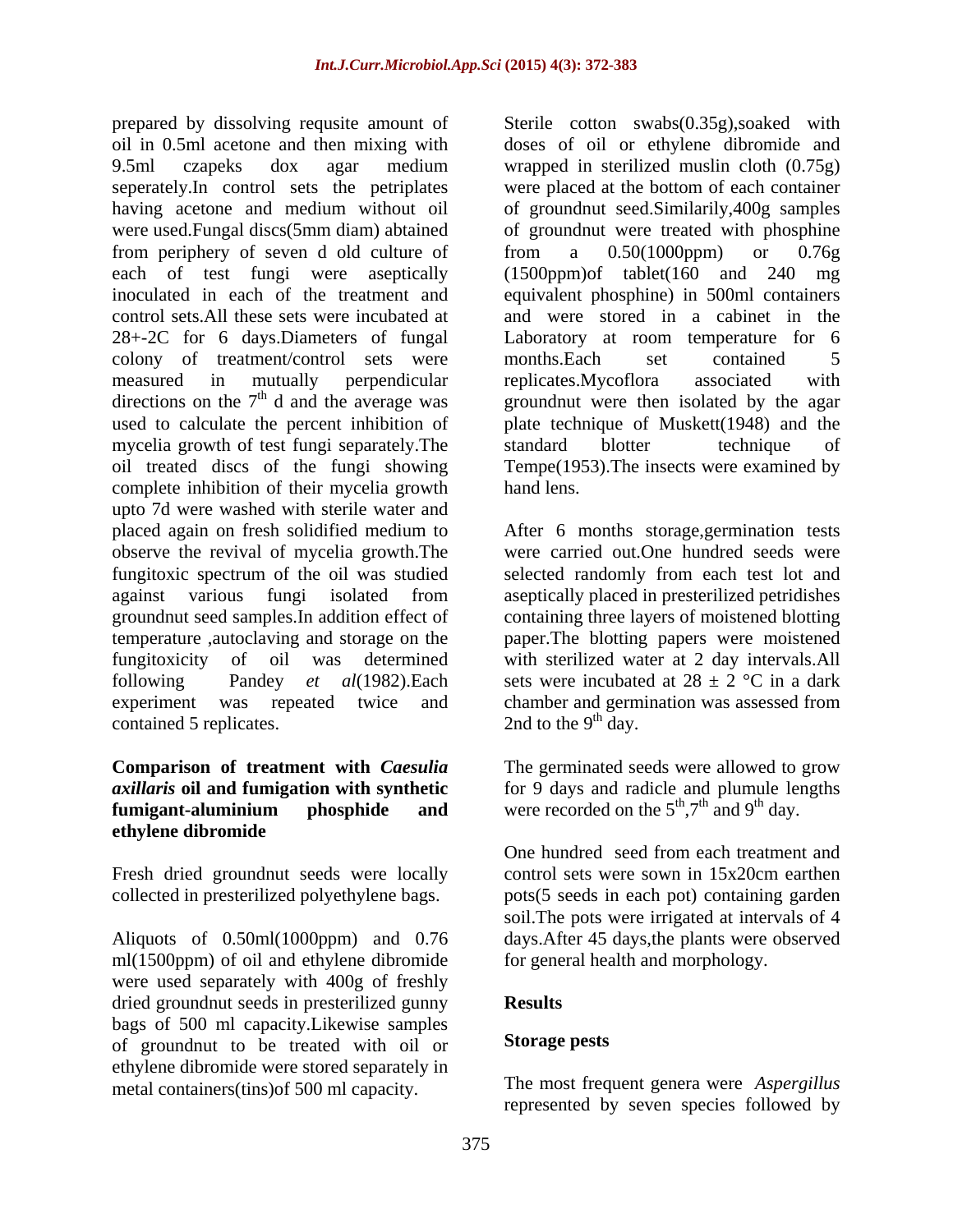*Fusarium* (represented by three species). Highest percentage occurrence were be superior to agar plate method. *F.moniliforme* and *A.flavus* (7.4 each) followed by *Fusarium oxysporum* (6.3*)*  During insect analysis only one insect- *F.solani*(5.4) and *Penicillium glabrum* (4.1). *Trogoderma granarium* was found to be Other species of fungi like *Alternaria alternata, Aspergillus candidus, A.phoenicus, A.tamarii, A.terreus, A.sydowi, Rhizopus nigricans*, *Trichothecium roseum, Trichoderma* viride occurred less frequently. Seven fungal species of three genera were detected from surface sterilized seeds using tiny, dot-like entrance holes.The feeding moist blotter method.The most dominant also caused larger, round exit holes with a genera were *Aspergillus*(represented by three species).Highest percentage seed.Large populations reducd stored sissoo occurrence was of *A.flavus*(3.9) followed by *A.niger* and *F.solani*(2.5 each).Other forms like *Alternaria alternata,Aspergillus* **Storage pest deterioration of groundnut** *sydowi,F.moniliforme* and *F.oxysporum* were infrequent(Table1) .

Twelb fungal species belonging to six showed inhibitory effects on *Fusarium* (three species) and *Penicillium glabrum*.Highest percentage occurrence was of *A.flavus*(19.9) followed by *A.niger* (14.1)*, Alternaria alternata, Aspergillus candidus,* were less common. Five fungal species of compared to control. The insecttwo genera were isolated from surface Trogoderma granarium caused were *A*.*flavus, A.niger, A.sydowi, F.oxysporum and F.solani* (Table 1). In present investigation it was observed that in agar plate method fast growing fungi suppressed the development of other fungi **Description** of active plant-Caesulia making their detection difficult. Slow axillaris Roxh growing forms like *Penicillium, Trichothecium* and *Trichoderma* were better Plant is prostrate or decumbent life form and

agar method. The blotter method seems to

present in all 25 collected samples .

### **Insects Damage symptoms**

Damage distinctive, both adult and larvae fed on the inside of seeds.Feeding caused diameter of 2.0 mm and excavated seed to little more than dust.

## **seed**

genera were detected from unsterilized seeds germination.The rating of fungi on the basis plated over CDA medium. The most of inhibitory effects on germination put dominant genera were *Aspergillu*s *A.niger* as highly potent.The other fungi in (represented by five species) followed by order of potentials for inhibiting seed *Penicillium glabrum*(11.2) *F.oxysporum Aspergillus candidus, Penicillium glabrum,* (6.3) and *A.sydowi* (5.0).Other fungi like *Rhizopus nigricans, Trichothecium roseum. A.tamarii, F.moniliforme, F.solani, Trichoderma viride* showed promotive effect *Trichoderma viride, Trichithecium roseum* on the germination of seeds of groundnut as sterilized seeds using CDA medium.The 20%germination and 80% mortality.It is fungi recorded to be internally seed borne evident from table 2, that *A.niger* and The metabolites of most of the test fungi showed inhibitory effects on germination were *A.flavus ,A,tamari, F.moniliforme, A.phoenicus F.solani, F.oxysporum, Alternaria alternata,* The metabolite of *A.sydowi* and compared to control. The insect- *Trogoderma granarium* caused *A.flavus* and insect- *Trichoderma viride* caused high degree of mortality and reduction in germination

#### **Description of active plant-***Caesulia axillaris* **Roxb**

isolated in blotter method as compared to develops adventitious roots at the base of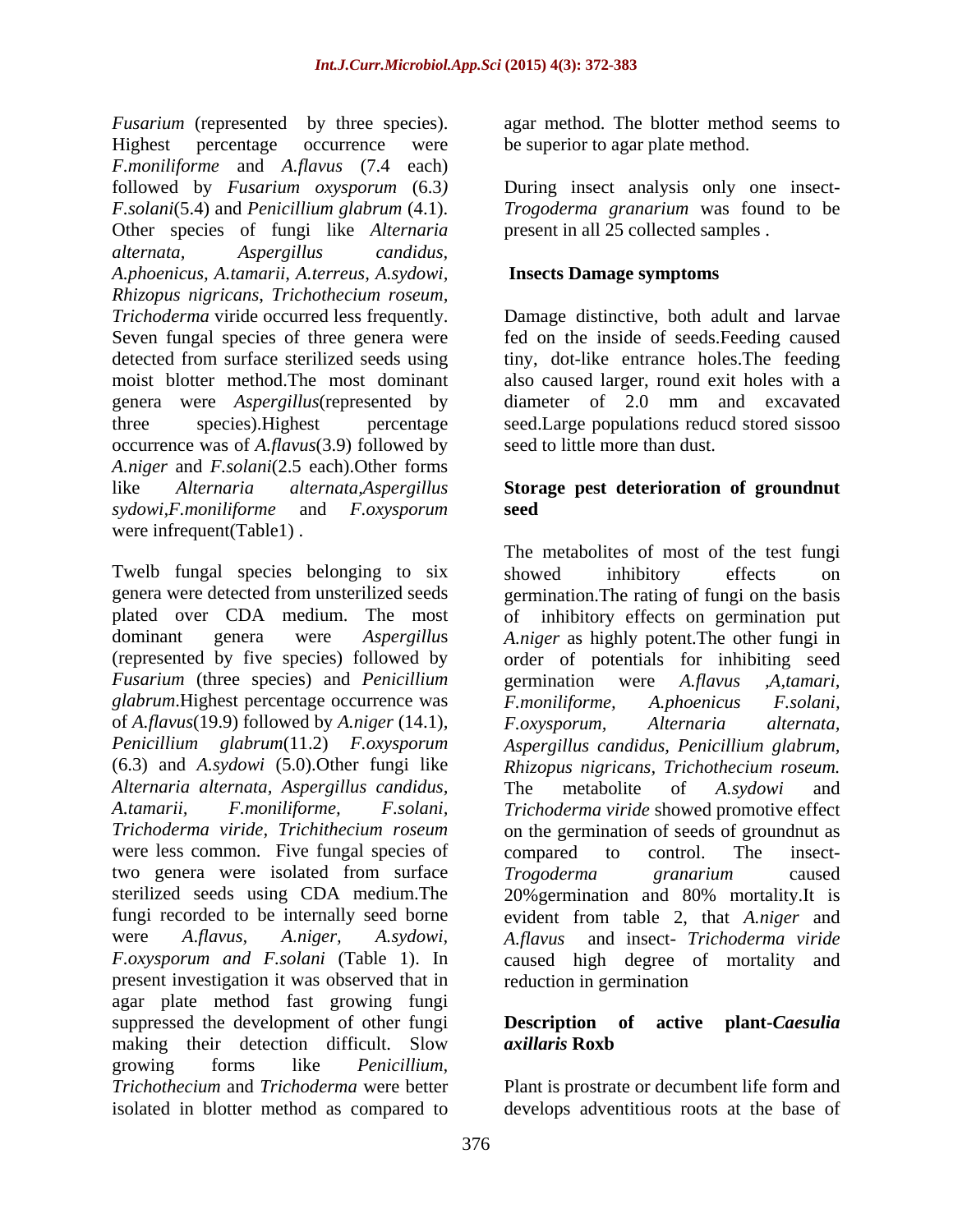stems. Stem is hollow and glabrous. Leaves The oil its MIC (800 ppm) was able to with alternate arrangement, linear lanceolate inhibit the growth of all 10 discs(each of and pointed, 4 to 14cm long, 4 to 9 mm 5mm diam) as well as growth of single broad. The margin is remotely dentate: mycelia discs of 11mm diam, the maximum tapering at both ends, multicostate. The base considered in this study.Thus fungitoxic is dilated enclosing the compound heads. potential of oil appeared to be retained Flowers bluish grouped in axillary sessile heavy inoculums density. The highest round heads, 4 to 14 mm in diameter. temp(100C),autoclaving and storage upto Flowers hermaphrodite, tubular, limb 180 days,did not affect the toxicity of the narrowly campanulate, deeply 5-fid, bracts two, opposite, enclosing the flower, adnate to and enclosing the achene. Achene in the **Preservation of seeds by** *Caesulia axillaris* laterally compressed bracts and without pappus. Compressed ribs prominent on sides, 2 to 3mm long, 1.4 mm broad. As evident from control sets in Table 7, the

The essential oil of *Caesulia axillaris* exhibited absolute toxicity at 1000ppm F.solani, P.glabrum, Rhizopus inhibiting mycelial growth of both test fungi *nigricans*, *Trichoderma viride*, completely, while other oils at these concentrations showed moderate, lower level of fungi toxicity. The leaf oil showed *Trogoderma granarium* was present in 100%repellency against test insect gunny bags but absent in sealed metal *Trogoderma granarium* with a dose of 0.03ml.Other oils at this concentration showed moderate or lower level of Seeds treated with oil were not associated repellency. The contraction of the contraction of the contraction of the contraction of the contraction of the contraction of the contraction of the contraction of the contraction of the contraction of the contraction of t

#### **Fungitoxic properties of** *Caesulia axillaris* **oil**

against both the test fungi. The oil exhibited  $\frac{75\%}{25\%}$  and ethylene dibromide 55fungicidal nature at MIC against both the test fungi(Table 4). The *Caesulia axillaris* 

5mm diam) as well as growth of single oil against the test fungi and insect(Table 6).

# **oil and fumigants during storage**

**Evaluation of essential oils against test** fungal species viz. *Alternaria alternata,* **organisms by a straight and a straight a straight a straight a straight a straight a straight a straight a straight a straight a straight a straight a straight a straight a straight a straight a straight a straight a st** groundnut seeds were associated with 15 *Aspergillus candidus, A.flavus,A.niger, A.phoenicis, A.tamarii, A.terreus, A.sydowi, Fusarium moniliforme, F.oxysporum, F.solani, P.glabrum, Rhizopus nigricans, Trichoderma viride, Trichothecium roseum* in both containers.

containers.

The physicochemical properties of the control of the fungal species or *Trogoderma Caesulia axillaris* oil are recorded in Table3. containers. At 240 mg ,it was effective. with fungi or insects in either container.Phosphine was ineffective in *granarium* at an 160 mg dose in both Ethylene dibromide at 0.50 and 0.76 ml was ineffective.

The MIC of the oil was found to be 800ppm treated seeds showed 80-90%,phosphine70 test fungi(Table 4).The *Caesulia axillaris* ,however exhibited only 45-50% seed oil completely inhibited the mycelial germination(Table 8).The oil had no adverse growth of 10 fungi at800ppm(Table 5). effect on seed germination, seedling growth With respect to germination capacity, the oil 75% and ethylene dibromide55- 65%germination.The seeds of control set and general health of plants when compared with control and synthetic fumigants.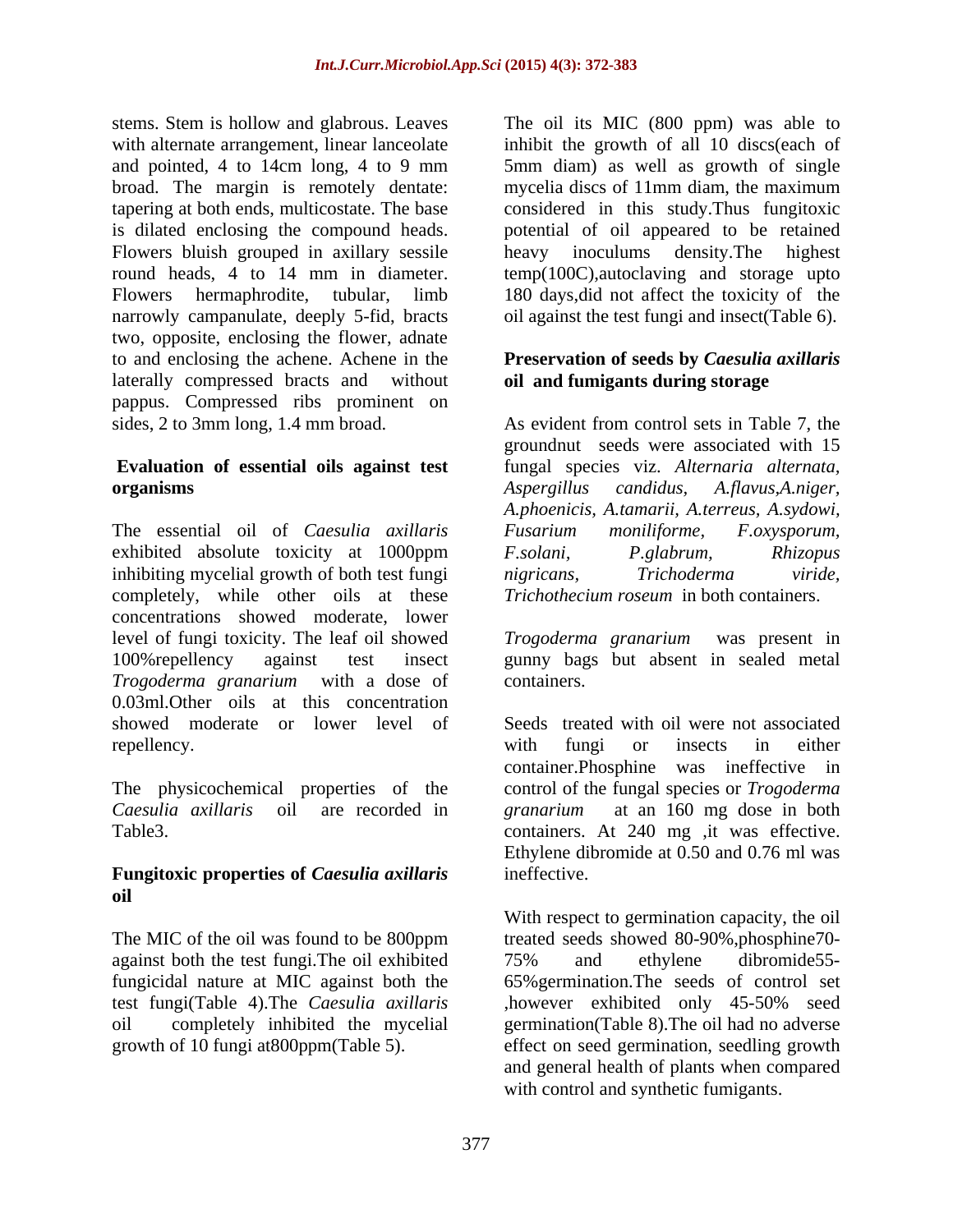Several other fungal species were isolated In present investigation the MIC of *Caesulia*  by different workers from groundnut seeds axillaris oil was found to be 800ppm viz., *Aspergillus candidus, A.chevalieri and* against both *Aspergillus niger* and *A.flavus. A.ruber* (Mukherjee *at al.,*1992);*Mucor sp* (Swamy and Shambulingappa,1994); a marked variation in the MIC of different *Fusarium moniliforme, F.pallidoroseum,* plant oils against *Aspergillus niger-*thus *F.solani,Microsporum phaseolina and Verticillium alboatrum* (Javed et (Asthana and Singh, 1981), *Cymbopogon*  al.,1987)but in present investigation 15 *flexuosus* (Steud.) Wats 400ppm fungal species viz. *Alternaria alternata,* (Dixit,1991), *Syzygium aromaticum* (L.) *Aspergillus candidus, A,flavus, A.niger,* Merrill and Perry 200ppm (Khan,1993), *A.phoenicis, A.tamarii,A.terreus,A.sydowi, Cedrus deodara (*Roxb.ex Lambert) G.Don *Fusarium moniliforme, F.oxysporum,* 1000 ppm and *Trachyspermum ammi* (L.) *F.solani, P.glabrum, Rhizopus nigricans,* Sprague 500ppm(Singh and Tripathi,1999); *Trichoderma viride, Trichothecium roseum* were isolated. The variation in fungal (Tripathi and Kumar,2007).The variation in species may be due to different climatic the MIC of different plant oils may be due to conditions, isolation periods and different the presence of different chemical storage containers.  $\blacksquare$ 

*axillaris* oil was found to be 800ppm The previous literature revealed that there is *Ocimum adscendens* Willd 200ppm *flexuosus* (Steud.) Wats 400ppm *Putranjiva roxburghii* Wall 400ppm the presence of different chemical constituents.

| Fungi recorded                                         |     |           |           | Moist blotter method   Czapeks dox agar method |
|--------------------------------------------------------|-----|-----------|-----------|------------------------------------------------|
|                                                        | US. | <b>SS</b> | <b>US</b> | <b>SS</b>                                      |
| Alternaria alternate(Fr.)Keissler   2.4                |     | 1.2       | 3.2       |                                                |
| Aspergillus candidus Pers ex.                          | 2.1 |           | 3.3       |                                                |
| A.flavus Link                                          | 8.1 | 3.9       | 19.9      | 6.6                                            |
| A.niger van Tieghem                                    | 3.7 | 2.5       | 14.1      | $\vert 3.5 \vert$                              |
| A.phoenicis Link                                       | 1.2 |           |           |                                                |
| A.tamarii Kita                                         | 1.3 |           | 3.2       |                                                |
| A.terreusThom                                          |     |           |           |                                                |
| A.sydowi(Bainier and Sartory)                          | 2.4 | 1.0       | 5.0       | 1.0                                            |
| Thom and Church                                        |     |           |           |                                                |
| <b>Fusarium moniliforme Sheldon</b>                    | 8.1 | 1.2       | 3.0       |                                                |
| $\mid$ <i>F.oxysporum</i> von Schlechtendal $\mid$ 6.3 |     | 1.4       | 6.3       | 3.1                                            |
| $Fsolari$ (Mart.)Sacc.                                 |     | 2.5       | 3.2       | 3.6                                            |
| Penicillium glabrum(Wehmer)                            | 4.1 |           | 11.2      |                                                |
| Westling                                               |     |           |           |                                                |
| Rhizopus nigricans Ehr.                                | 2.3 |           |           |                                                |
| Trichoderma viride Pers.ex.Fr.                         | 2.1 |           |           |                                                |
| $\vert$ Trichothecium roseum(Persoon) $\vert$          | 1.2 |           | 3.1       |                                                |
| Link ex                                                |     |           |           |                                                |

**Table.1** Percent occurrence of fungi on the food seeds of groundnut

Insect *Trogoderma granarium*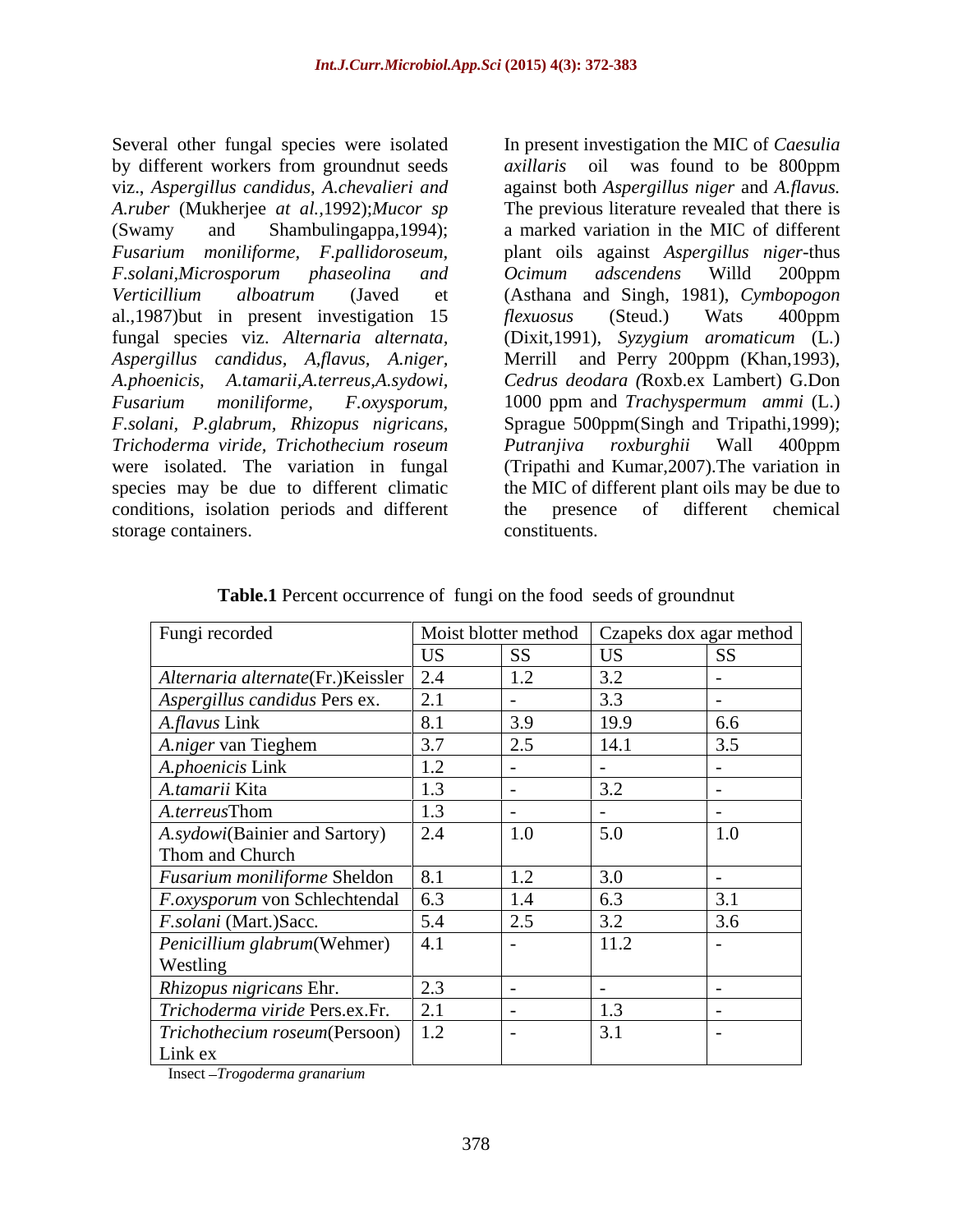| Fungal species                             | Percent germination   Percent mortality |      |
|--------------------------------------------|-----------------------------------------|------|
| Alternaria alternata                       | 65.5                                    | 34.5 |
| Aspergillus candidus                       | 65.6                                    | 34.4 |
| A.flavus                                   | 24.2                                    | 75.8 |
| A.niger                                    | 6.0                                     | 94.0 |
| A.phoenicis                                | 58.6                                    | 41.4 |
| A.tamarii                                  | 40.2                                    | 59.8 |
| A.terreus                                  | 40.6                                    | 59.4 |
| A.sydowi                                   | 89.4                                    | 10.6 |
| Fusarium moniliforme                       | 49.5                                    | 50.5 |
| F.oxysporum                                | 35.4                                    | 64.6 |
| F.solani                                   | 61.4                                    | 38.6 |
| P.glabrum                                  | 65.9                                    | 34.1 |
| Rhizopus nigricans                         | 66.4                                    | 33.6 |
| Trichoderma viride                         | 85.3                                    | 14.7 |
| Trichothecium roseum                       | 67.4                                    | 32.6 |
| Sterilized distilled water(control)   84.3 |                                         | 15.7 |
| Insect- $Trogoderma granarium$ 20.0        |                                         | 80.0 |

**Table.2** Effect of isolated fungi and insect- *Trogoderma granarium* on seed germination and seedling mortality of groundnut

### **Table.3** Physicochemical properties of *Caesulia axillaris* oil

| <b>Parameters</b>              | <b>Values</b>                                                    |
|--------------------------------|------------------------------------------------------------------|
| Specific gravity               | 0.901                                                            |
| Specific rotation              | $+10$                                                            |
| Refractive index               | 1.385                                                            |
| Acid value                     | 3.40                                                             |
| Saponification number   153.41 |                                                                  |
| Ester number                   | 150.01                                                           |
| Phenolic content               | Nil                                                              |
| Solubility                     | Completely miscible with petroleum ether acetone and 90% ethanol |
|                                | in 1;1 ratio but insoluble in water                              |

| JOS<br>of 011 in ppr | spergullus niger | .tlavu. |
|----------------------|------------------|---------|
| 400                  |                  |         |
| 600                  |                  |         |
| 800                  |                  |         |
| 1000                 |                  |         |
| 1200                 |                  |         |

\*Fungicidal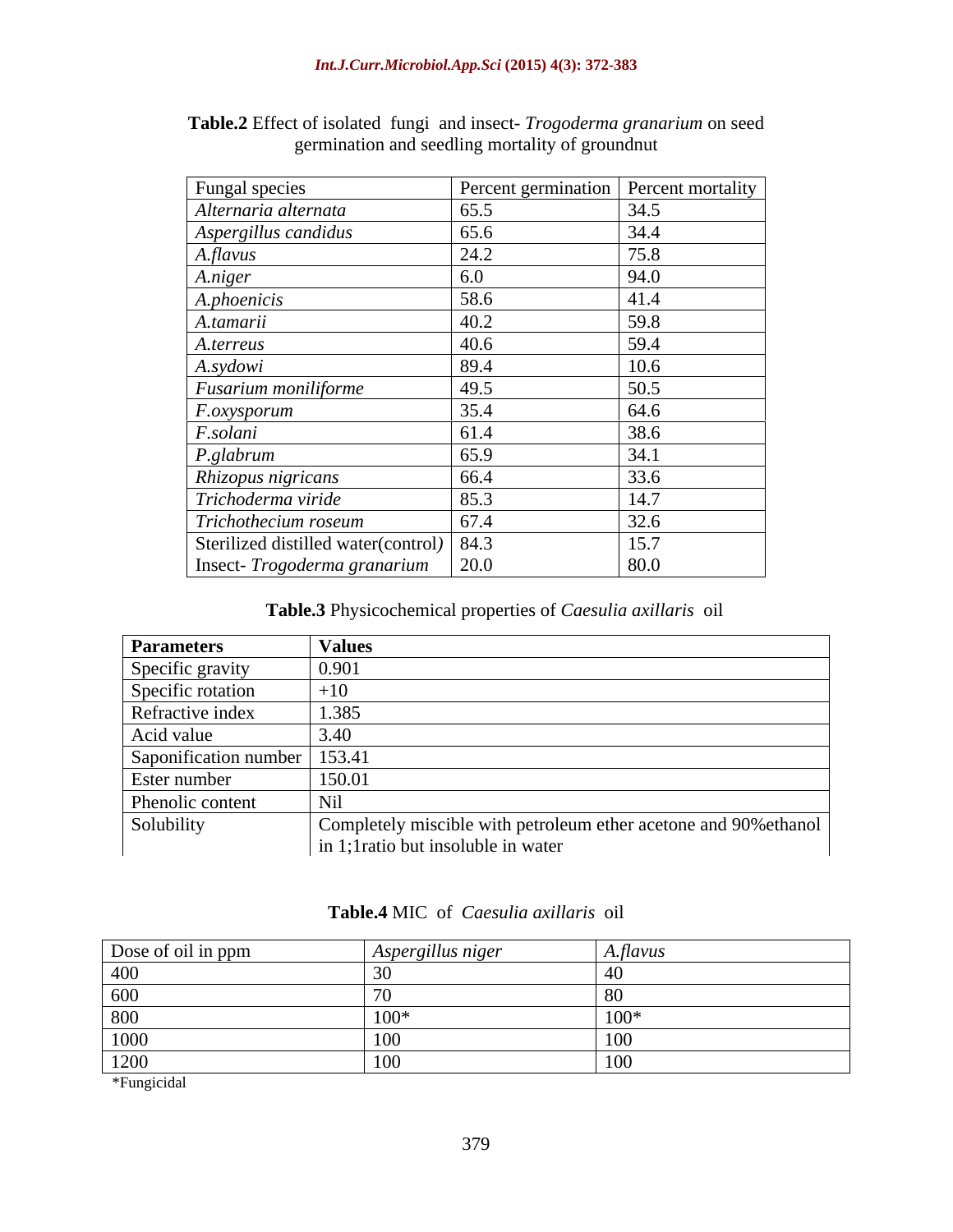|                      |           |           | Per cent inhibition of mycelial growth of isolated fungi |                       |
|----------------------|-----------|-----------|----------------------------------------------------------|-----------------------|
| Fungal species       | Sublethal | Lethal    | Hyperlethal                                              | Hyperlethal           |
|                      | 600ppm    | $800$ ppm | 1000ppm                                                  | 1100ppm               |
| Alternaria alternata | 45.6      | 80.0      | 100.0                                                    | 100.0                 |
| Aspergillus candidus | 49.6      | 89.0      | 100.0                                                    | 100.0                 |
| A.flavus             | 50.0      | 100.0     | 100.0                                                    | 100.0                 |
| A.niger              | 30.0      | 100.0     | 100.0                                                    | 100.0                 |
| 4.phoenicis          | 40.0      | 100.0     | 100.0                                                    | 100.0                 |
| A.tamarii            | 48.0      | 100.0     | 100.0                                                    | 100.0                 |
| A.terreus            | 59.0      | 100.0     | 100.0                                                    |                       |
| A.sydowi             | 55.6      | 100.0     | 100.0                                                    | $\frac{100.0}{100.0}$ |
| Fusarium moniliforme | 40.0      | 100.0     | 100.0                                                    | 100.0                 |
| <i>F.oxysporum</i>   | 42.0      | 79.6      | 100.0                                                    | 100.0                 |
| F.solani             | 40.0      | 100.0     | 100.0                                                    | 100.0                 |
| P.glabrum            | 59.0      | 100.0     | 100.0                                                    | 100.0                 |
| Rhizopus nigricans   | 54.0      | 100.0     | 100.0                                                    | 100.0                 |
| Trichoderma viride   | 55.0      | 80.0      | 90.0                                                     | 90.0                  |
| Trichothecium roseum | 65.9      | 95.0      | 100.0                                                    | 100.0                 |

**Table.5** Fungitoxic spectrum of *Caesulia axillaris* oil at sub lethal, lethal and hyperlethal doses

**Table.6** Effect of physical factors on the fungitoxicity of *Caesulia axillaris* oil

| Physical factors                                       | Per cent inhibition of mycelial |
|--------------------------------------------------------|---------------------------------|
|                                                        | growth at its MIC               |
| $\Gamma$ Temperature(°C)                               |                                 |
| Time of treatment-60min                                |                                 |
| $40^{\circ}$ C<br>60°C                                 | 100                             |
|                                                        | 100                             |
| $80^{\circ}$ C                                         | 100                             |
| $100^{\circ} \text{C}$                                 | 100                             |
| Autoclaving                                            | 100                             |
| $(15\text{lbs/sq inch pressure at } 120\text{C})$      |                                 |
| For $15 \text{ min}$                                   |                                 |
| Storage in days                                        |                                 |
|                                                        | 100                             |
| 30                                                     | 100                             |
| 45                                                     | 100                             |
| 60                                                     | 100                             |
| $\begin{array}{ c} \hline 75 \\ \hline 90 \end{array}$ | 100                             |
|                                                        | 100                             |
| 105                                                    | 100                             |
| 120                                                    | 100                             |
| 135                                                    | 100                             |
| 150                                                    | 100                             |
| 165                                                    | 100                             |
| 180                                                    | 100                             |
|                                                        |                                 |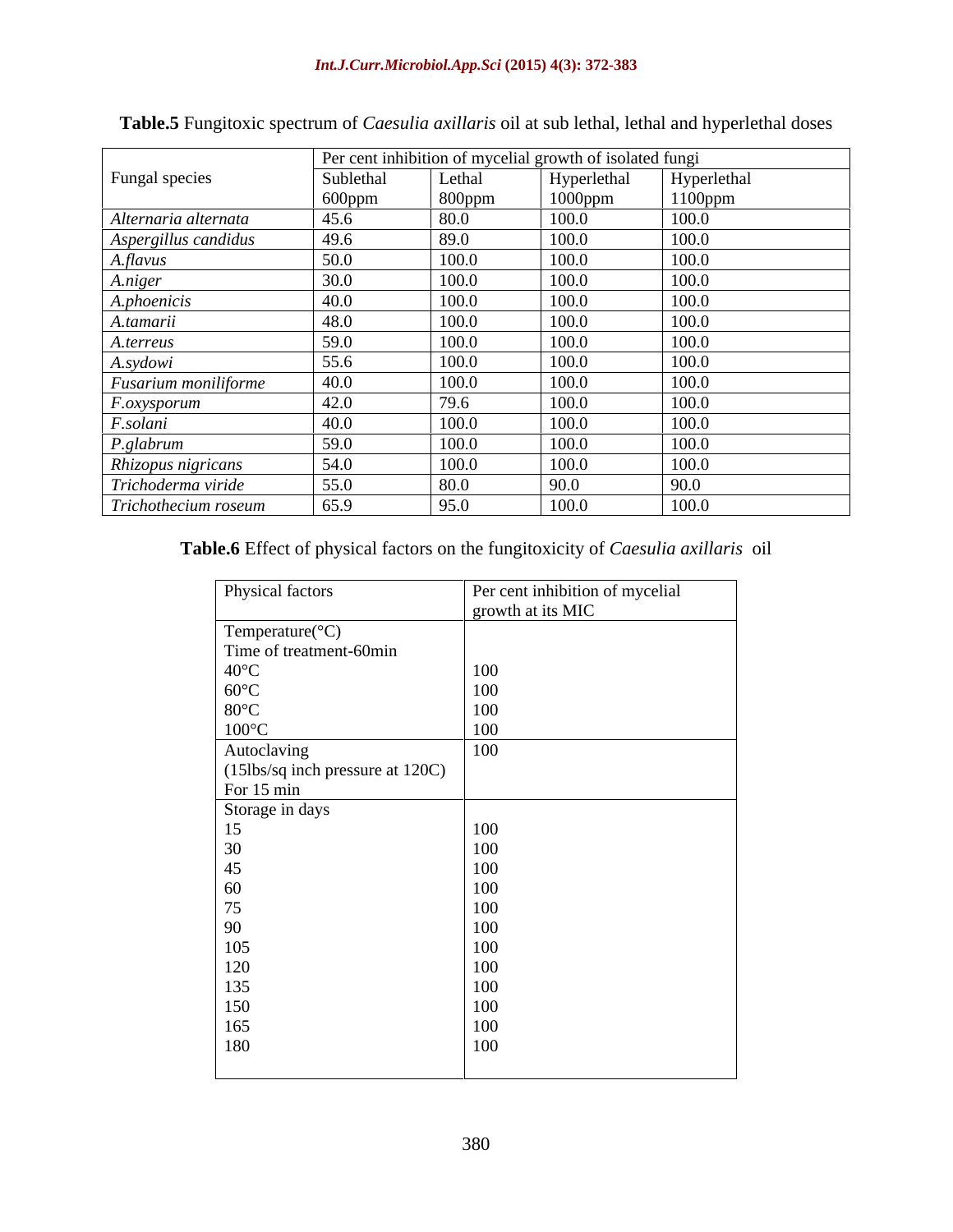**Table.7** Mycoflora of 400g seed of groundnut treated with *Caesulia axillaris* oil, Phosphine and ethylene dibromide after 6 months of storage in 500ml containers

| Fungal species          |   |                                                                                                                      |      |              | treatment |     |               |   |                               |      |  |
|-------------------------|---|----------------------------------------------------------------------------------------------------------------------|------|--------------|-----------|-----|---------------|---|-------------------------------|------|--|
|                         |   | control                                                                                                              |      |              |           |     | Phosphine(mg) |   | Ethylene                      |      |  |
|                         |   |                                                                                                                      |      | Caesulia oil |           |     |               |   | $\text{dibromide}(\text{ml})$ |      |  |
|                         |   |                                                                                                                      |      |              | 0.76      | 160 | 240           |   | $\vert 0.50 \vert$            | 0.76 |  |
|                         |   |                                                                                                                      | 0.50 |              |           |     |               |   |                               |      |  |
|                         |   |                                                                                                                      |      |              |           |     |               | B |                               |      |  |
|                         | G |                                                                                                                      |      | T G          |           |     |               |   |                               |      |  |
|                         |   |                                                                                                                      |      |              |           |     |               |   |                               |      |  |
| Alternaria alternata    |   |                                                                                                                      |      |              |           |     |               |   |                               |      |  |
| Aspergillus<br>candidus |   |                                                                                                                      |      |              |           |     |               |   |                               |      |  |
|                         |   |                                                                                                                      |      |              |           |     |               |   |                               |      |  |
| A.flavus                |   |                                                                                                                      |      |              |           |     |               |   |                               |      |  |
| A.niger                 |   |                                                                                                                      |      |              |           |     |               |   |                               |      |  |
| A.phoenicis             |   |                                                                                                                      |      |              |           |     |               |   |                               |      |  |
| A.tamarii               |   |                                                                                                                      |      |              |           |     |               |   |                               |      |  |
| A.terreus               |   |                                                                                                                      |      |              |           |     |               |   |                               |      |  |
| A.sydowi                |   |                                                                                                                      |      |              |           |     |               |   |                               |      |  |
| Fusarium                |   |                                                                                                                      |      |              |           |     |               |   |                               |      |  |
| moniliforme             |   |                                                                                                                      |      |              |           |     |               |   |                               |      |  |
| F.oxysporum             |   | <u> — 1920 — 1920 — 1920 — 1920 — 1920 — 1920 — 1920 — 1920 — 1920 — 1920 — 1920 — 1920 — 1920 — 1920 — 1920 — 1</u> |      |              |           |     |               |   |                               |      |  |
| F.solani                |   |                                                                                                                      |      |              |           |     |               |   |                               |      |  |
| P.glabrum               |   |                                                                                                                      |      |              |           |     |               |   |                               |      |  |
| Rhizopus nigricans      |   |                                                                                                                      |      |              |           |     |               |   |                               |      |  |
| Trichoderma viride      |   |                                                                                                                      |      |              |           |     |               |   |                               |      |  |
| Trichothecium           |   |                                                                                                                      |      |              |           |     |               |   |                               |      |  |
| roseum                  |   |                                                                                                                      |      |              |           |     |               |   |                               |      |  |

Storage system;G-gunny bags;T-tin containers

Detection method;A-agar plate technique;B-blotter tehnique

+;presence of fungi;-absence of fungi

**Table.8** Germination of groundnut treated with *Caesulia axillaris* oil,phosphine and ethylene dibromide after 6 months storage of 200g samples in 250ml containers

| Period(days) | $\sim$<br>$\setminus$ Germination \, |                |                   |                    |                      |                |                |                        |                                 |
|--------------|--------------------------------------|----------------|-------------------|--------------------|----------------------|----------------|----------------|------------------------|---------------------------------|
|              | control                              | l Caesulia 011 |                   |                    |                      |                |                | Ethylene dibromide(ml) |                                 |
|              |                                      | $v \cdot v$    | $\bigcap$<br>0.70 | $1\epsilon$<br>TOO | $\bigcap$            | $\mid$ 0.50    |                | 0.76                   |                                 |
|              | ____<br>$\sim$<br>$\overline{ }$     | ______         |                   | _____              | ___                  |                |                | $\mathbf{U}$           |                                 |
|              | $\overline{1}$                       |                |                   |                    | 15                   | $\overline{1}$ | 15<br>$1 \cup$ | $\sim$ $\sim$<br>້     | 'ິ                              |
|              | $\Delta \epsilon$                    |                | 50                |                    | 40                   | 20             | $\gamma$       | ັບ                     | $\overline{ }$                  |
|              | 145                                  | $\overline{ }$ |                   |                    | $65 \mid 65$         |                |                |                        |                                 |
|              | $45^{\circ}$                         | $\Omega$       | OC                |                    | $\tau$ $\tau$ $\tau$ |                | $\epsilon$     |                        | $\overline{\phantom{a}}$<br>-60 |
|              | $\vert 45 \vert 50 \vert$            | 90<br>-80      | 85<br>80          | $\sqrt{2}$         | 75 70 70             | 65             | 65<br>UJ.      | 55<br>ັບປ              | 60                              |

G;Gunny bags

T;Tin containers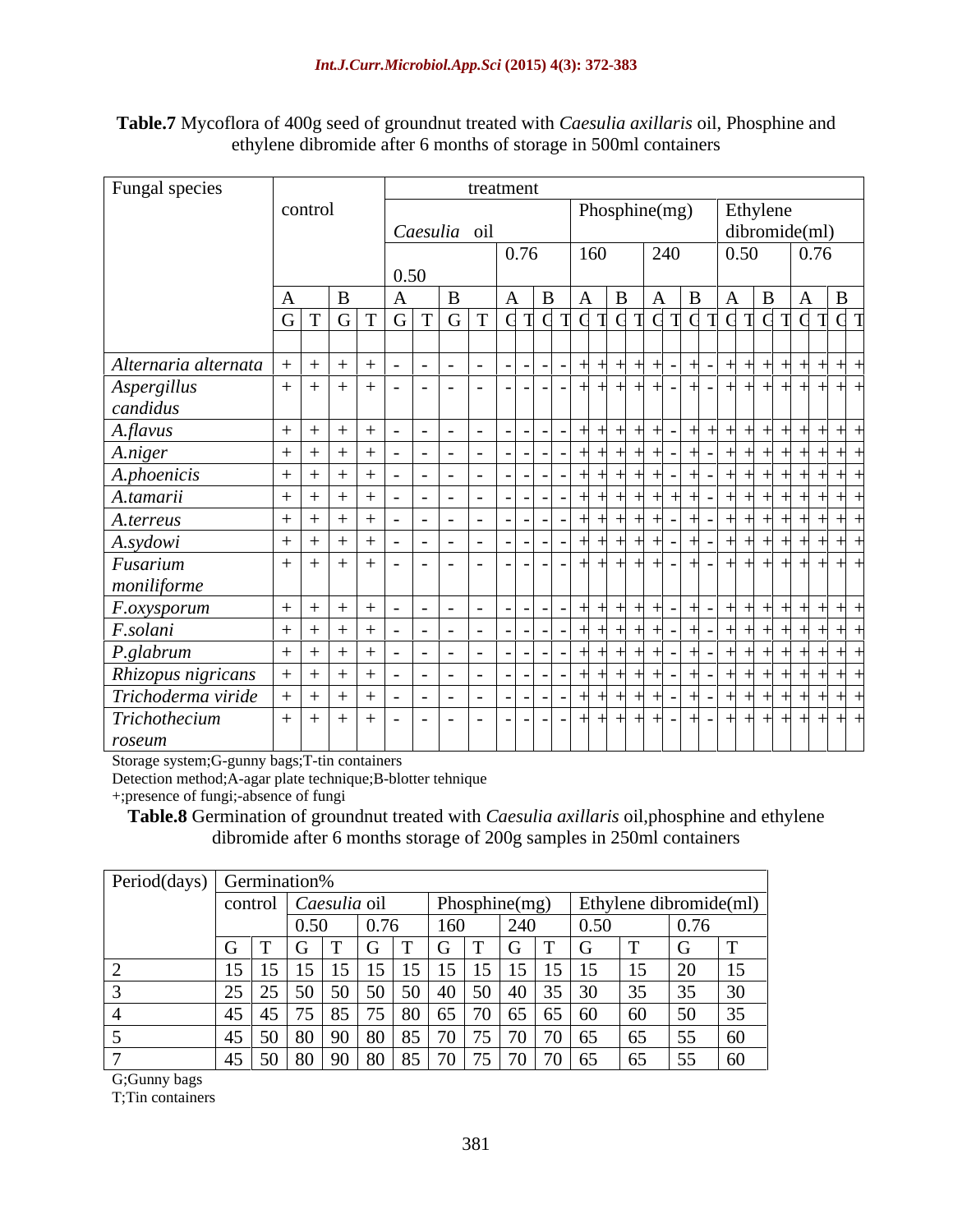According to Wellman(1967) a fungicide must retain its fungi toxicity at the extreme of temperatures. The fungi toxicity of leaf Asthana,A and Singh,A.K(1981)Fungitoxic oil of *Adhatoda vasica* was found to be thermostable up to 100C like *Ageratum conyzoides*(Dixit *et al.*,1995); *Nardostachys* SocietySupplement, 60;13.<br> *igtamansi* (Mishra *et al.* 1995): *Putraniiva* Bocher, O.E(1938) Antibiotics. In: Modern *jatamansi* (Mishra *et al.*,1995); *Putranjiva* Bocher, O.E(1938) Antibiotics. In: Modern<br>roxburghii (Tripathi and Kumar 2007) The methods of plant analysis. Eds. Peach K *roxburghii* (Tripathi and Kumar,2007).The caesulia oil retained its fungi toxicity on autoclaving(15lbs/square inch pressure).This quality of oil will facilitate the isolation of their constituents in active state.

A fungicide should be able to retain its<br>Chaturvedi, $R(1979)$ Evaluation of higher activity during long period of its storage(Wellman,1967).The fungitoxic *Helminthosporium oryzae*. Ph.D Thesis factor in the oil of *Adenocalyma allicea* was lost within 21 d of storage Collins, P.J., Daglish, G.J., Pavic, H., (Chaturvedi,1979) while persisted for long Lambkin, T.M., Kapittke, R., period in the oil of *Ageratum conyzoides* (Dixit *et al.,*1995) ; *Trachyspermum ammi* (Singh and Tripathi,1999)and *Putranjiva*

The fungal toxicity was not affected by Australian Postharvest Technical storage upto 180 days during present investigation. So this show that the *Caesulia axillaris* oil can be safely stored at any Laboratory, Canberra, Australia, pp. ambient temperature for long periods 109–112.

Thus *Caesulia axillaris* oil shows potential as a potent fumigant preservative for the  $\frac{Dixit, V(1991)Evaluation \text{ of } volume}$  from higher plants against storage fungi management of post harvest infestation of seeds of groundnut on the basis of its strong fungal toxicity at low MIC, insect repellency

### Acknowledgement 288.

Author is thankful to Director Prof S.M Paul (1995) Development of botanical Khurana,Amity Institute of Biotechnology, Amity University Haryana for providing mandarins. J.Stored Library and Laboratory facilities.

#### **References**

- properties of essential oil of *Ocimum adscendens*. Journal of Indian Botanical SocietySupplement , 60;13.
- Bocher, O.E(1938) Antibiotics. methods of plant analysis.Eds.Peach K and Tracey M.V(ed.).Modern methods of plant analysis vol iii,651,Springer- Verlag,Berlin.
- Booth,C (1971) The genus *Fusarium*. Commonwealth Mycological Institute, Kew,Surrey,England ,237pp.
- *roxburghii* (Tripathi and Kumar,2007). Highley, E. (Eds.), Stored Grain in  $Chaturvedi, R(1979)$ Evaluation plants for their fungitoxicity against *Helminthosporium oryzae*. Ph.D Thesis Gorakhpur Uniersity, Gorakhpur, India. Lambkin, T.M., Kapittke, R., 2002.Combating strong resistance to phosphine in stored grain pests in Australia. In: Wright, E.J., Banks, H.J., Australia 2000. Proceedings of the Australian Postharvest Technical Conference, Adelaide, 1–4 August 2000. CSIRO Stored Grain Research 109–112.
- without loss in toxicity. De Tempe, J(1953) The blotter method of seed health testing.Proc,Int.Seed test Assocn.,28;133-151.
	- Dixit,V(1991)Evaluation of volatile inhibitors from higher plants against storage fungi of *Allium cepa*.PhD thesis Gorakhpur University, Gorakhpur,India.
- and long shelf life.<br>
(1978) Fungitoxicity of some seed Dixit S.N., Tripathi,N.N and Tripathi,S.C extracts .Nat.Acad.Sci.Letters 1;287- 288.
	- Dixit,S.N.,Chandra,H.,Tiwari,R and Dixit,V (1995) Development of botanical fungicide against blue mould of mandarins. J.Stored Prod.Res.,31(2);165-172.